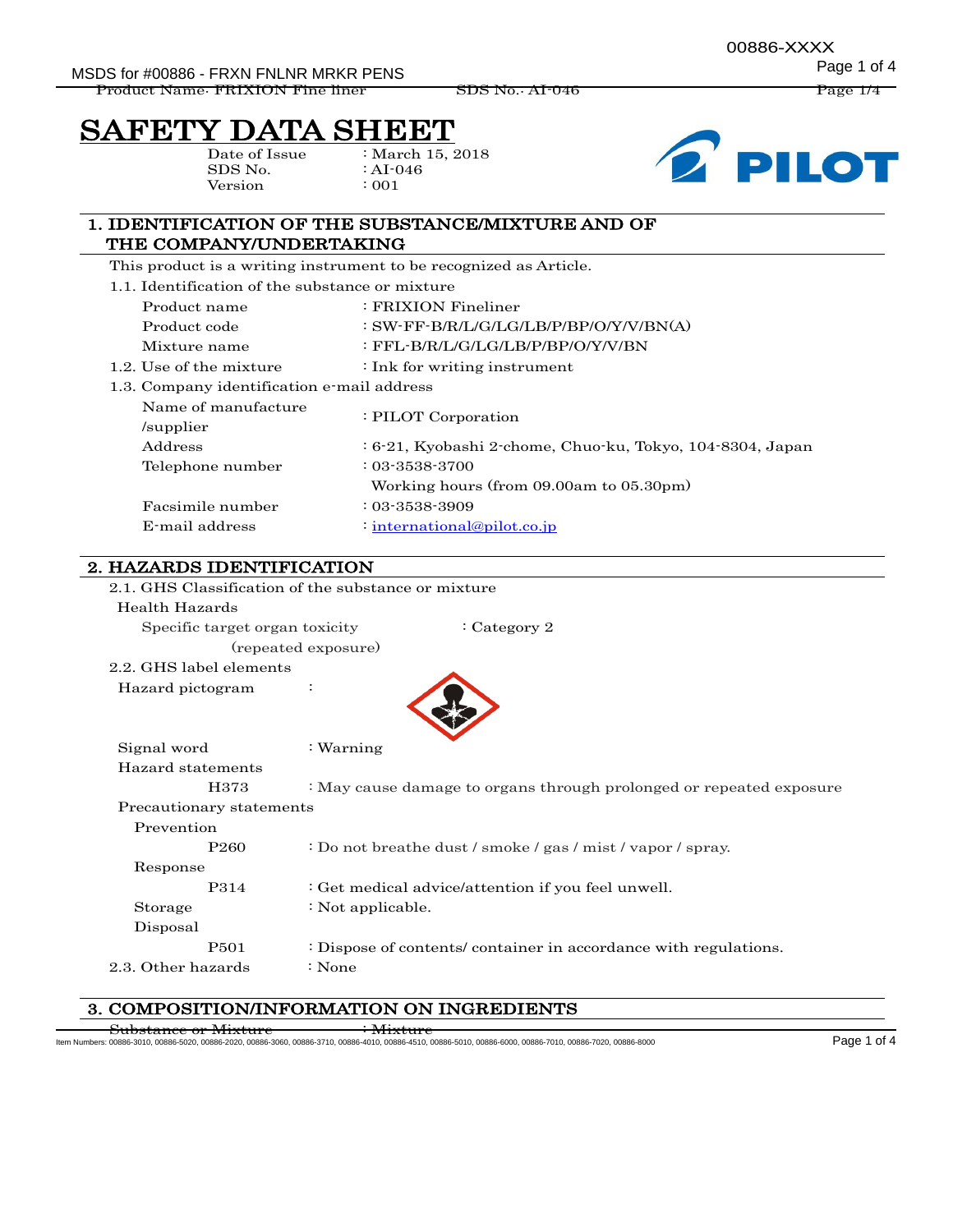Product Name: FRIXION Fine liner SDS No.: AI-046 Product Name: Page 2/4

Ingredients and composition

| Ingredients                  | Cas Number | Weight $(\%)$ | Component  |
|------------------------------|------------|---------------|------------|
| Hexasodium tungstate hydrate | 12141-67-2 | $6.0\%$       | All colors |

## 4. FIRST AID MEASURES

| 4.1. Description of first aid measures                   |                                                                            |  |
|----------------------------------------------------------|----------------------------------------------------------------------------|--|
| Inhalation                                               | : Remove subject to ventilated fresh air. Consult physician if necessary.  |  |
| $\therefore$ Refer for medical attention.<br>Ingestion   |                                                                            |  |
| Skin contact                                             | : Wash the affected area under tepid running water using a mild soap.      |  |
| And refer for medical attention if irritation continues. |                                                                            |  |
| Eye contact                                              | : Gently rinse the affected eyes with clean water for at least 15 minutes. |  |
| And refer for medical attention if irritation continues. |                                                                            |  |
| First aid facilities                                     | : Ensure eyewash and water service are available.                          |  |
|                                                          |                                                                            |  |

- 4.2. Most important symptoms and effects, both acute and delayed There is no specific antidote. Treat symptoms.
- 4.3. Indication of any immediate medical attention and special treatment needed In case of skin or eye contamination treat as under First Aid Measures.

| 5. FIRE-FIGHTING MEASURES         |                                                                                   |
|-----------------------------------|-----------------------------------------------------------------------------------|
| 5.1. Extinguishing media          | $\therefore$ In case of fire, use water spray, foam, dry, chemical powder or      |
|                                   | carbon dioxide.                                                                   |
| 5.2. Special hazards arising from | $C_2$ , CO, NO <sub>x</sub> , and SO <sub>x</sub> , is produced after combustion. |
| the substance or mixture          |                                                                                   |
| 5.3. Advice for fire fighters     | : None                                                                            |

## 6. ACCIDENTAL RELEASE MEASURES

- 6.1. Personal precautions
	- : Use proper ventilation. Use eye and skin protection.
- 6.2. Environmental precautions
	- : Do not dispose of waste to the sewer.
- 6.3. Methods and material for containment and cleaning up

: Absorb spill with material (cloth or paper), then place in a chemical waste containers.

## 7. HANDLING AND STORAGE

- 7.1. Precautions for safe handling
	- : Avoid rough handling or dropping.
	- Wear protective gloves/protective clothing/eye protection/face protection.
- 7.2. Conditions for safe storage, including any incompatibilities
	- : Store in a dry, cool, well-ventilated location.

## 8. EXPOSURE CONTROLS/PERSONAL PROTECTION

- 8.1. Control parameters
- : Not available
- 8.2. Exposure controls
	- : Wear protective gloves/protective clothing/eye protection/face protection.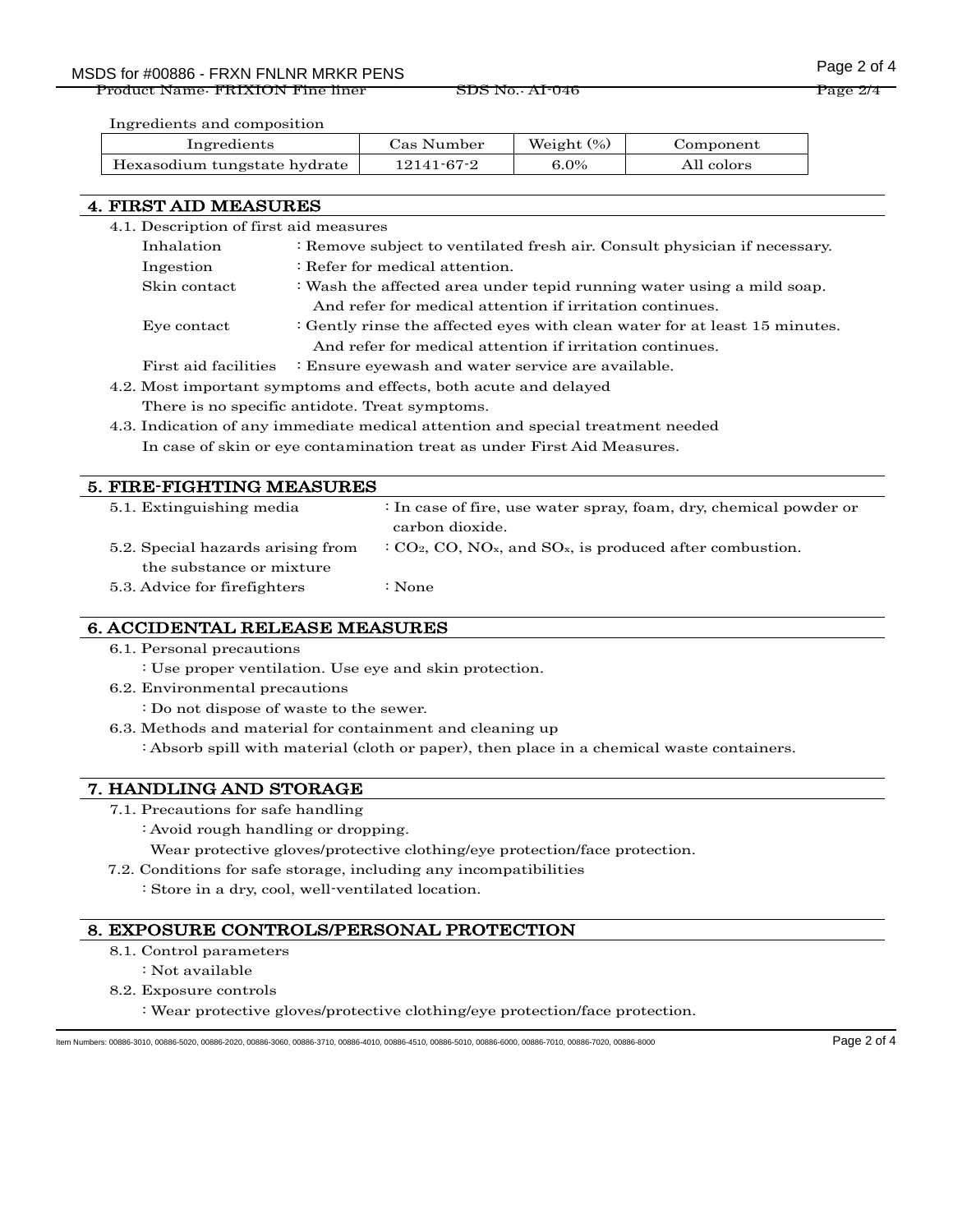Product Name: FRIXION Fine liner SDS No.: AI-046 Page 314

9. PHYSICAL AND CHEMICAL PROPERTIES 9.1. Information on basic physical and chemical properties (a) Appearance : Liquid [Color] Black, Red, Blue, Green, Light-green, Light-blue, Pink, Light-pink, Orange, Yellow, Violet, Brown (b) Odor : Slight characteristic (c) Odor threshold : No data (d) pH  $: 6.5-5.0$ (e) Melting point/freezing point : No data (f) Boiling point/boiling range : About 100 degrees Celsius (g) Flash point : Boils without flashing (h) Evaporation rate : No data (i) Flammability (solid, gas) : None (j) Upper/lower flammability or explosive limits : None (k) Vapor pressure : No data (l) Vapor density : No data (m) Relative density  $: 1.140 \pm 0.01$  (at 20 degrees Celsius) (n) Solubility(ies) : Soluble in water (o) Partition coefficient: n-octanol/water : Not available (p) Auto-ignition temperature : Not Auto-ignition (q) Decomposition temperature : No data (r) Viscosity : 7.0-11.0 mPa・s (at 20 degrees Celsius) 9.2. Other information : None

#### 10. STABILITY AND REACTIVITY

| 10.1. Reactivity                         | : This material is stable. |
|------------------------------------------|----------------------------|
| 10.2. Chemical stability                 | : This material is stable. |
| 10.3. Possibility of hazardous reactions | : This material is stable. |
| 10.4. Conditions to avoid                | : This material is stable. |
| 10.5. Incompatible materials             | : No data                  |
| 10.6. Hazardous decomposition products   | : No data                  |

#### 11. TOXICOLOGICAL INFORMATION

There is no data available on the mixture itself.

| 11.1. Information on toxicological effects |                         |                |
|--------------------------------------------|-------------------------|----------------|
| Eye damage/irritation                      | $\therefore$ Hexasodium | : Category 2   |
|                                            | tungstate hydrate       |                |
| Skin corrosion/irritation                  | $:$ Hexasodium          | : Category $3$ |
|                                            | tungstate hydrate       |                |
| Specific target organ toxicity             | $\therefore$ Hexasodium | : Category 2   |
| (repeated exposure)                        | tungstate hydrate       |                |

Item Numbers: 00886-3010, 00886-5020, 00886-2020, 00886-3060, 00886-3710, 00886-4010, 00886-4510, 00886-5010, 00886-6000, 00886-7010, 00886-7020, 00886-8000 Page 3 of 4